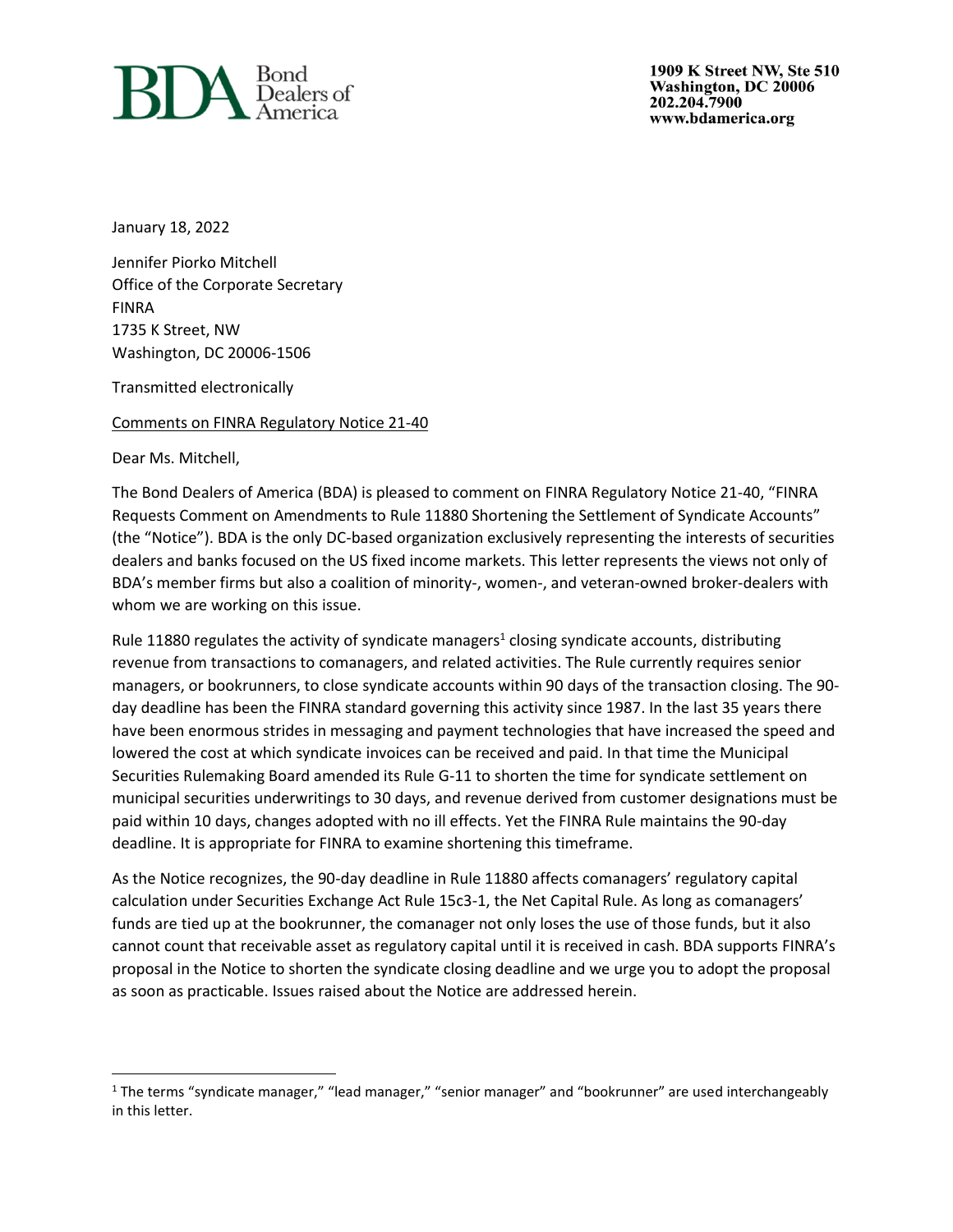### *Economic costs and benefits*

The two principal economic benefits that would accrue to comanagers from the Notice's proposed amendments are the ability to count funds earned in an underwriting transaction as regulatory capital and the ability to earn float on or otherwise gain use of their funds within 30 days after deal closing. Currently, for the 90 days after deal closing, bookrunners earn the float on comanagers' funds. More capital for regional and mid-size firms means more capacity to underwrite new issues and provide liquidity to customers in the secondary market.

We also agree with the Notice that the proposed change to Rule 11880 would significantly "lower barriers to enter the corporate debt underwriting market and thereby increase the supply of underwriters." This is especially true for minority-, women-, and veteran-owned broker dealers (MWVBDs) because after years of education and advocacy, corporate bond issuers are beginning to recognize the value of diversity in their underwriting syndicates and are increasingly inviting MWVBDs into syndicates that were previously closed to new entrants. The ability of MWVBDs to accept these invitations depends to a significant degree on their access to capital. The faster that bookrunners pay out deal revenue to comanagers, thereby adding to their capital, the greater the ability of MWVBDs to participate in more underwritings.

The Notice's proposed 30-day deadline for closing syndicate accounts would also provide the benefit of significantly reducing counterparty risk exposure. A receivable owed by a bookrunner represents a default risk for comanagers in the event that the bookrunner becomes insolvent before paying comanagers. While this risk is small, it is not zero, and the longer the comanager is exposed to the bookrunner, the greater the risk. Reducing the syndicate closing deadline to 30 days would mitigate this exposure.

# *Definition of corporate debt security*

We agree with the definition of "corporate debt security" in the Notice as "a type of 'TRACE-Eligible Security' that is United States dollar-denominated and issued by a U.S. or foreign private issuer." We believe this definition generally captures the universe of corporate bonds—investment grade and high yield—for which a move to a 30-day syndicate closing deadline would be easily achievable. We do not believe the definition should exclude securitized products as defined in Rule 6710(m). The process for managing the syndicate account, paying vendors, and releasing deal revenue to comanagers is virtually the same for both corporate bonds and securitized products.

# *Steps necessary to close syndicate accounts*

As the Notice states, the time allotted to settle syndicate accounts in Rule 11880 is designed to allow bookrunners to "aggregate and bill expenses related to the offering, including due diligence, legal, marketing and distribution costs." In our members' experience when serving as bookrunners, law firms and other vendors are not shy about sending out timely invoices, especially if they are prompted by regulatory deadline. Moreover, many of the services provided to the syndicate by law firms and other vendors are based on pre-negotiated, fixed fees, not variable hourly charges, making billing and payments within 30 days even easier. The steps and processes associated with settling syndicate expenses do not vary widely among types of corporate bond offerings, even transactions which are offered to investors outside the US.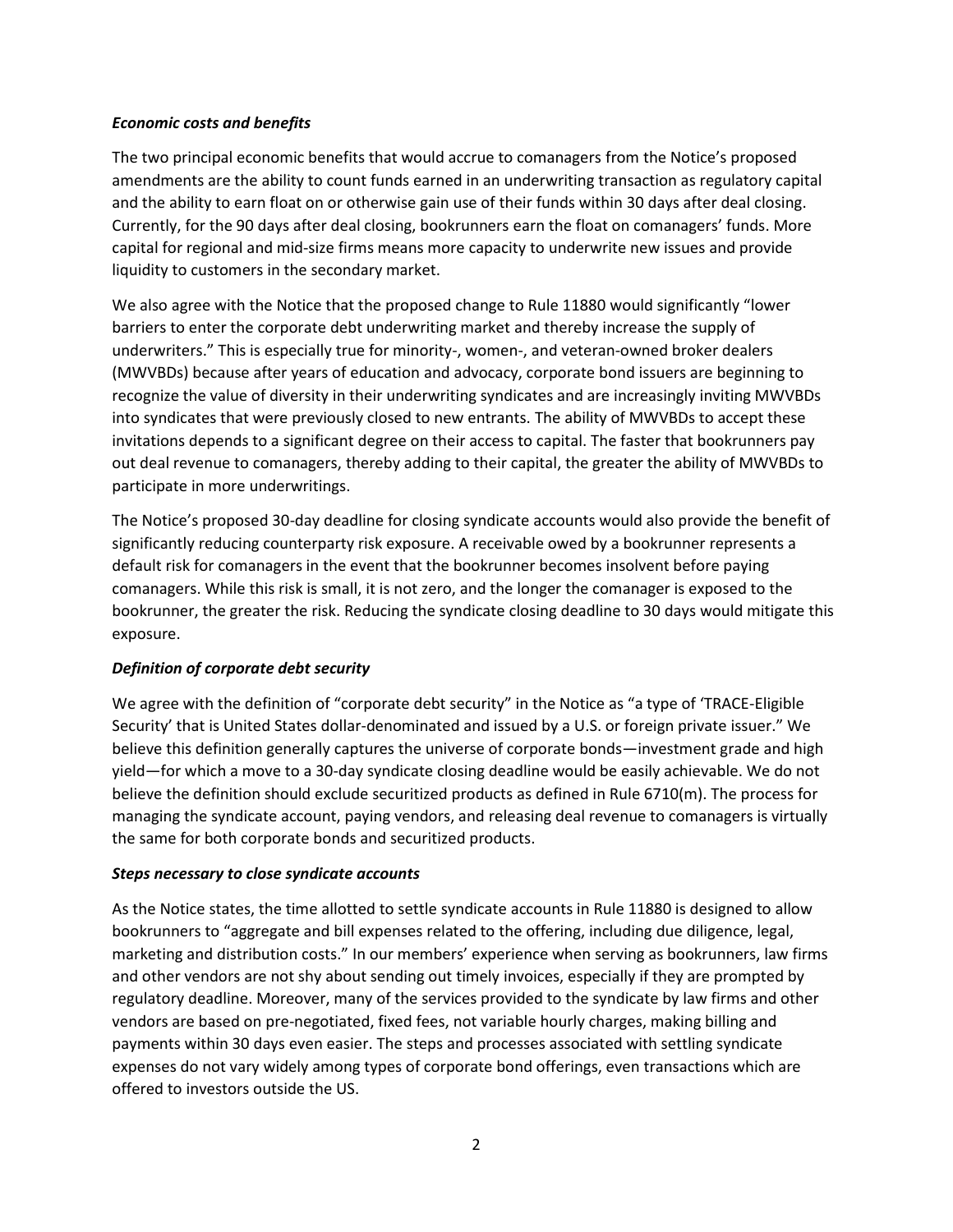## *Appropriate deadline for the Rule*

The Notice proposes to amend Rule 11880 to reduce the time to settle syndicate accounts from 90 to 30 days. We believe 30 days is an appropriate standard. A 30-day deadline would give bookrunners sufficient time to collect and pay syndicate invoices, perform syndicate accounting tasks, and pay out revenue to comanagers. It is the standard established in MSRB Rule G-11, and bookrunners on municipal securities transactions have settled syndicate accounts within 30 days since 2009 without issue. Indeed, revenue derived from designated customer orders is paid to comanagers within 10 days of the sale under MSRB Rule G-11(g)(iv).

When the MSRB was considering shortening their deadline for syndicate closings in 2009, large brokerdealers argued that 30 days was insufficient time to settle all syndicate expenses. "All the syndicate's expenses may not be final within 30 calendar days after the issuer delivers the securities to the syndicate," stated SIFMA's comment letter at the time.<sup>2</sup> "Final bills from underwriters' counsel may take many weeks to arrive, and the receipt of such bills are out of the direct control of the senior manager," SIFMA argued. We expect FINRA will hear similar arguments from large broker-dealers in reaction to the Notice. We point out, however, that despite the concerns of large underwriters in 2009, the 30-day deadline for closing syndicate accounts and the 10-day deadline for paying the proceeds of designated orders were implemented without problem by bookrunners after the MSRB's 2009 amendments took effect. The same will be true for the amendments in the Notice.

## *Expenses outside the 30-day window*

It is a rare occurrence for syndicate expenses to be incurred outside the 30-day deadline proposed in the Notice. It can happen, however. Indeed, even under current rules, syndicate invoices can, on rare occasions, appear outside the 90-day window. Standard practice in those cases is for the bookrunner to bill comanagers for their share of the late-arriving expenses. Given that late expenses are such a rarity, current practice is not disruptive whatsoever. Under the Notice, if the bookrunner receives an invoice for expenses outside the proposed 30-day deadline, they will simply bill the syndicate. In underwritings of new equity issues, late syndicate expenses related to stability pricing and hedging may be more common. However, those expenses generally do not apply to debt transactions.

### *Financings where a 30-day deadline may not be possible*

There are no categories of corporate bonds of US issuers offered for sale to US investors where it is not possible to collect and pay syndicate expenses within 30 days. The process for processing syndicate expenses and closing syndicate accounts is the same no matter the size of the issue, the credit rating of the issuer, the identities of the buyers, or any other variable. As discussed above, rare occasions may arise where expenses arrive late for a single transaction, but not on a categorical basis.

FINRA may hear the argument that new issues of US bonds marketed to international investors require more time to settle. In our experience, however, invoices from law firms and other vendors in Europe tend to arrive even faster than from vendors in the US. Moreover, taxable securities sold to international investors have become much more prevalent in the municipal market in recent years, and

<sup>&</sup>lt;sup>2</sup> Letter from Leslie M. Norwood, SIFMA, to Margaret C. Henry, MSRB, June 29, 2009, msrb.org/-/media/Files/RFC/2009/2009-20/SIFMAG11.ashx.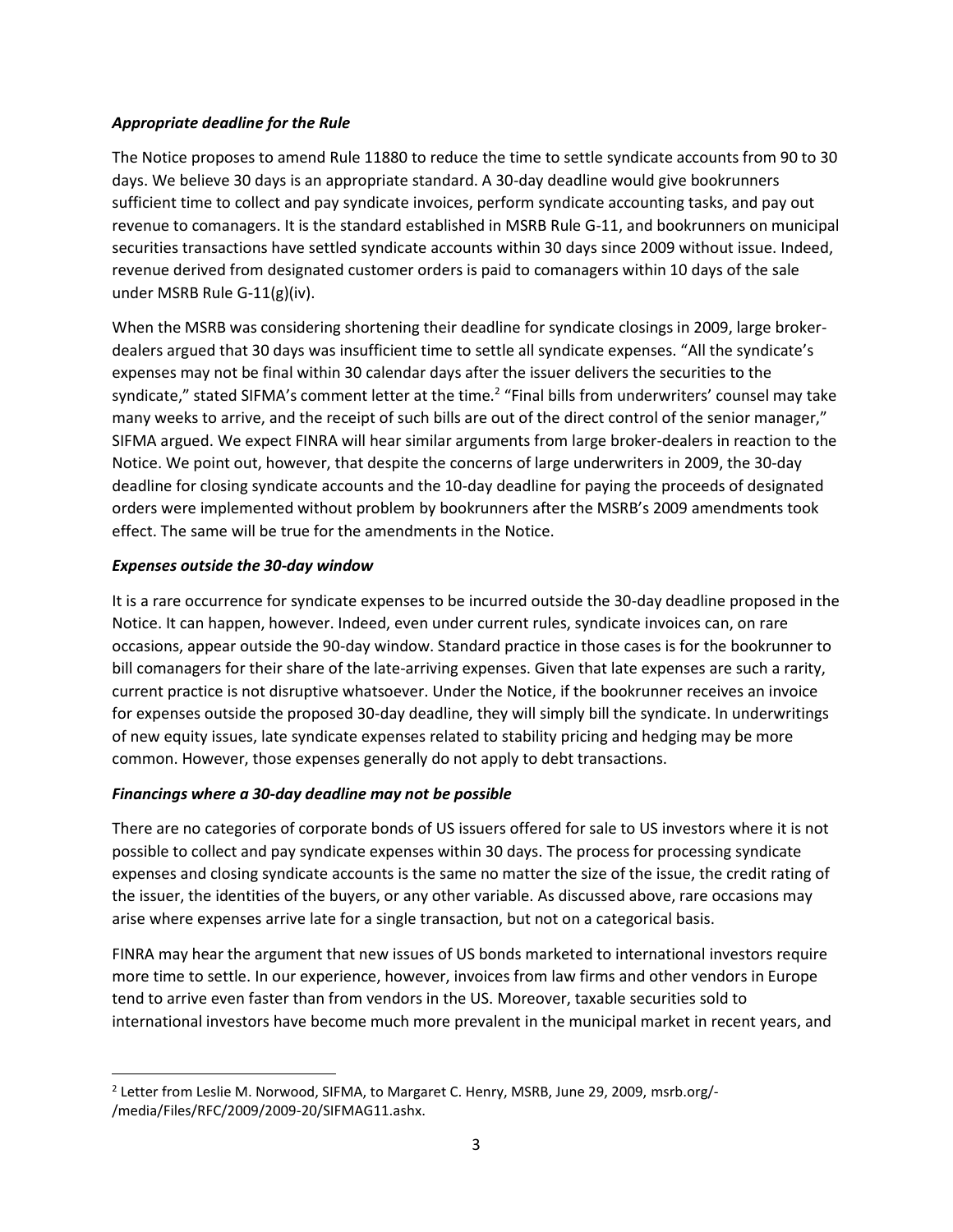international distribution has not affected the ability of municipal bookrunners to settle accounts according to MSRB requirements.

Traditionally, most municipal issuers sell bonds where the interest is exempt from federal income tax for most US investors, generally reducing an issuer's capital cost. Tax-exempt municipal bonds do not appeal to non-US investors because they have no need for the federal tax-exemption. In recent years, however, state and local governments have been increasingly selling taxable bonds in lieu of taxexempts. Long-term taxable municipal issuance has gone from less than eight percent of new-issue volume in 2014 to over 30 percent in 2020.<sup>3</sup> Taxable municipal issues do appeal to global investors, and many taxable municipal transactions include international distribution. This does not, however, affect the ability of municipal bookrunners to close syndicate accounts within 30 days as MSRB Rule G-11 requires and would not affect the ability to close corporate syndicate accounts under the 30-day deadline proposed in the Notice.

# *Differences between municipal and corporate transactions*

There are not substantial differences between syndicate management and accounting for municipal and corporate debt transactions that affect the ability of bookrunners to settle syndicate accounts within 30 days. There is nothing about the complexity of corporate bonds that would limit the ability of a bookrunner to collect and pay syndicate invoices within 30 days. The processes for processing and paying syndicate expenses are very similar in both markets. And as described previously, if the syndicate incurs expenses or receives invoices after the syndicate account closing deadline—currently 30 days for municipals and 90 days for corporates—the bookrunning manager simply bills comanagers for their shares of the expense. This happens from time to time in the municipal market, especially in competitive issuances, which are not used by corporate issuers.

Processing revenue and invoices for a municipal securities transaction is arguably more complicated than for a corporate transaction. Virtually all corporate syndicates distribute revenue among members on the basis of "group net," meaning members share revenue based on predetermined allocations, not which firm generated which customer orders. While some municipal syndicates operate on a group net basis, most are based on a "net designated" approach to revenue sharing where individual syndicate members receive credit for the customer orders they generate. That means the lead manager must track orders on a firm by firm basis and pay out revenue based on each firm's orders. That step generally is not necessary in corporate underwritings.

Also, corporate underwritings almost never have unsold balances at the time the transaction closes, due in large part to the bullet maturity structure used by most corporate issuers. Municipal issuers tend to use serial maturities where a transaction is split among many tranches, each with different, sequential maturities. Because some maturities are often easier to sell than others, it is not unusual for a syndicate to be left with remining balances of bonds, which must be addressed by the bookrunner at syndicate closing, another step generally not necessary in corporate syndicates.

# *Technology that can facilitate faster syndicate closings*

There obviously have been a plethora of technologies that have emerged since 1987 which facilitate faster syndicate settlements. Instead of snail mail, physical checks, and faxes, we have email, electronic

<sup>&</sup>lt;sup>3</sup> The Bond Buyer, "A Decade of Municipal Bond Finance," www.bondbuyer.com/broker/bond-buyer-data.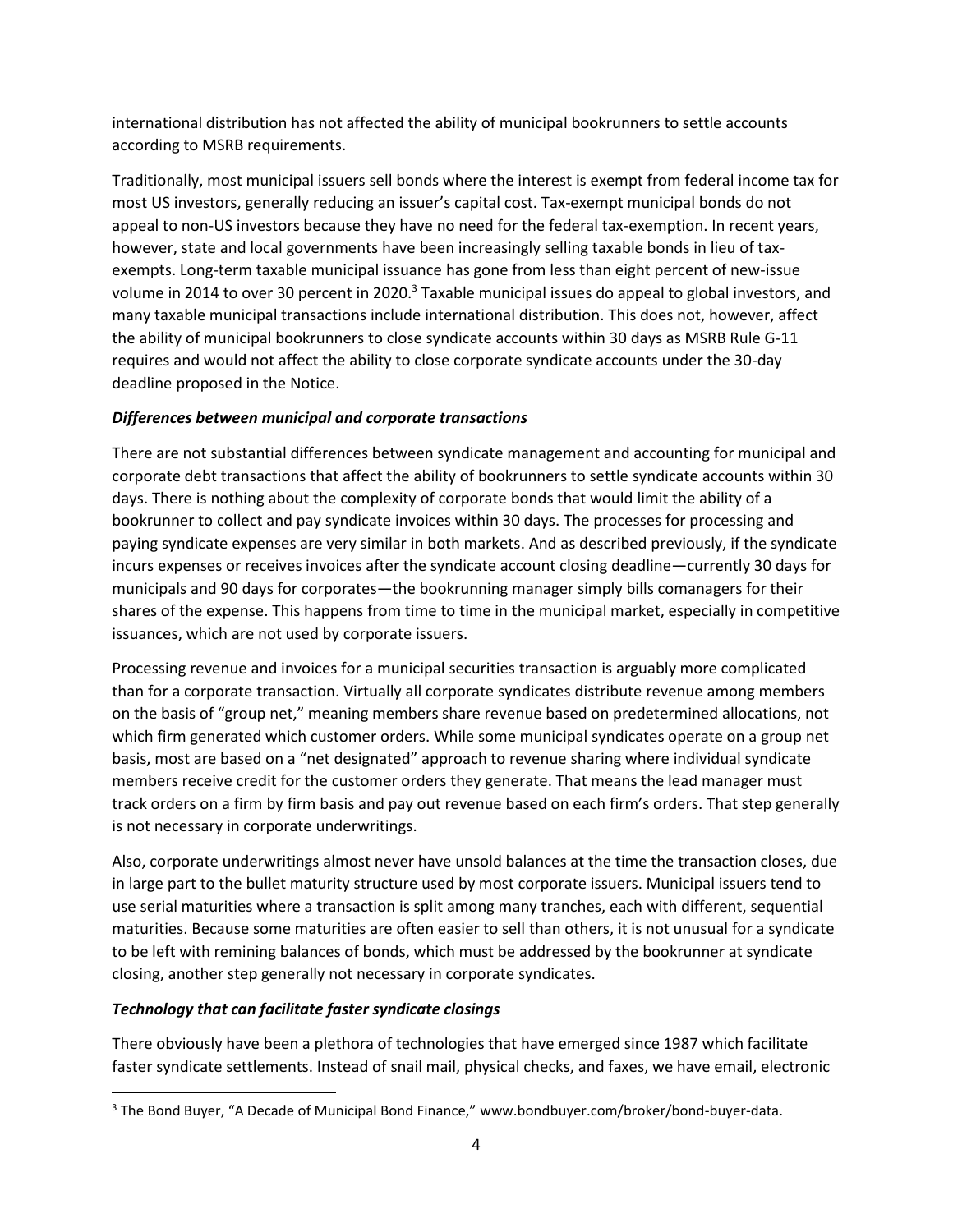messaging, and electronic funds transfer. In addition, the emergence of electronic order entry and accounting systems has facilitated significant improvements in the efficiency of managing syndicate accounts. These systems, certainly not available in 1987 when the current 90-day deadline in Rule 11880 was established, allow syndicate members to communicate with each other quickly and efficiently, view unsold balances, and conduct other functions. Technology has streamlined syndicate accounting generally and would help facilitate the transition to 30-day syndicate account closings.

## *Transitioning to a 30-day deadline*

We do not believe that compliance with a 30-day deadline for syndicate account closings would require a significant technology investment among bookrunners. Most of the transition would involve changes in processes. Professionals at bookrunning managers would need to more closely monitor the receipt and payment of invoices and proactively request invoices that have not arrived. Once law firms and other vendors become accustomed to shortened deadlines, the process of settling accounts within 30 days will become as seamless as the current 90-day process for corporates and the 30-day process for municipals.

## *Syndicate deadline for equity underwriting*

We believe it is appropriate for FINRA to periodically examine dated rules to ensure the terms remain relevant, and in that respect, we encourage FINRA to explore the question of an appropriate syndicate closing standard for equity underwritings. However, BDA does not have a position on whether a 30-day deadline for equities is currently feasible.

### *Over-allotment and syndicate closings*

As the Notice recognizes, over-allotments "are less commonly used in public offerings of debt securities because they could increase the issued amount, making it difficult to assess the debt rating and negotiate the offering price." Over-allotments effectively do not exist in corporate bond transactions and would not be a hurdle to transitioning to a 30-day syndicate closing deadline.

### *Sole recourse loans and receivables due from bookrunners*

The Notice references "an SEC staff interpretation under the Net Capital Rules [which] provides that syndicate receivables may be considered an allowable asset to the extent a creditor issues a sole recourse loan to the syndicate member secured by the syndicate receivable." We are not aware of any market for providing sole recourse loans backed by receivables owed by bookrunners to comanagers. None of our members has ever obtained sole recourse loans backed by these receivables, and we do not believe such a borrowing option exists generally. Moreover, the lender in a sole recourse loan would undoubtedly charge interest to the borrower, resulting in a situation where a comanager would need to incur a liability, including interest expenses and the associated capital charge, for access to its own capital. And this solution would not address the loss of float experienced by comanagers while their funds are tied up at the bookrunner. For these reasons, sole recourse loans are not a workable solution to the issues raised in the Notice.

### *Alternatives to a 30-day deadline*

The Notice raises the prospect of "a two-stage syndicate account settlement approach—whereby the syndicate manager must remit a percentage of the gross underwriting spread from the offering within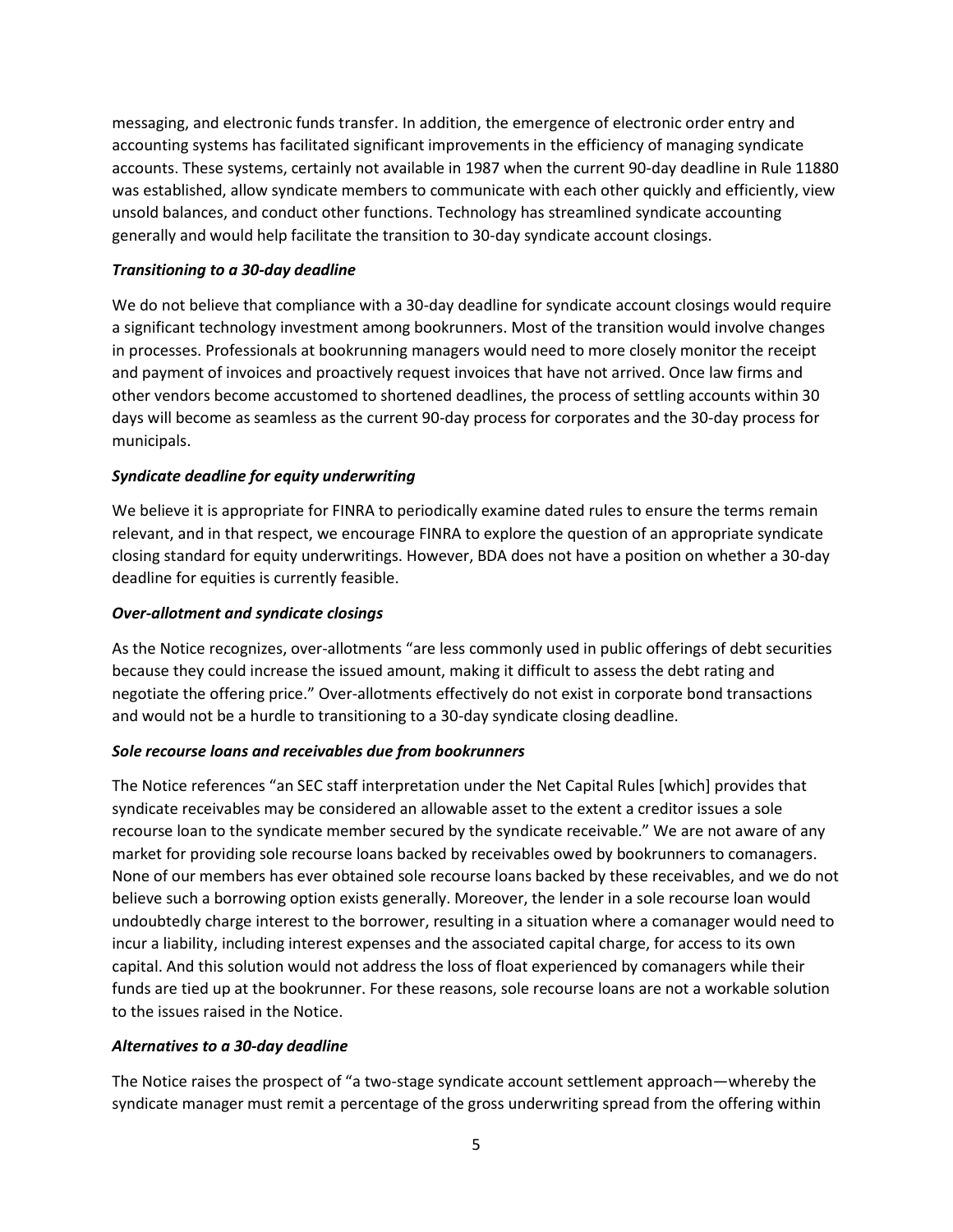30 days of the syndicate settlement date, with the balance due to syndicate members on a later date between 30 days and 90 days of the syndicate settlement date." While receiving the bulk of their funds within 30 days would be a better outcome for comanagers than the current Rule, we do not see a justification for bookrunners withholding a portion of comanagers' funds for perhaps months longer. Bookrunning managers do not need more than 30 days to settle syndicate accounts. Providing more time to return even a portion of comanagers' funds would be unnecessary and would undercut the benefits of the amendments.

### *Risks associated with the current 90-day deadline*

As discussed above, the biggest risk faced by comanagers associated with the current 90-day deadline is counterparty credit risk, or the risk that the bookrunning manager could fail to pay comanagers their funds when due. While remote, as anyone who lived through the 2008 financial crisis knows, that risk is real. For example, one firm reported to us that in 2008 they were a comanager on a corporate underwriting which closed in May 2008 lead managed by Lehman Brothers. The comanager finally received their funds from the transaction just days before Lehman declared bankruptcy in September 2008. Another example is Refco, the financial services firm which became insolvent in 2005. Refco was the lead manager in corporate syndicates in as late as August 2005, and they entered bankruptcy in October 2005. Shortening the 90-day deadline to 30 days would mitigate the counterparty credit risk associated with syndicate closings because it would shorten the time that comanagers are exposed to bookrunners.

## *Effect on new entrants*

Shortening the syndicate closing deadline would undoubtedly lower barriers to entry for broker-dealers seeking to participate in the new-issue corporate underwriting business. This is especially true for smaller broker-dealers and, as discussed above, minority-, women-, and veteran-owned firms. As SIFMA noted in a recent comment letter to FINRA, "the combined effect of FINRA Uniform Practice Rule 11880, which allows syndicate bookrunning managers 90 days to settle syndicate accounts, and the Net Capital Rule, which prevents co-managers from treating syndicate receivables as good capital if they are aged more than 30 days, hurts MWVBDs because they frequently serve as comanagers and, thus, often have significant syndicate receivables."<sup>4</sup> We agree with SIFMA on this point and we support the amendments in the Notice as the best solution to address this issue.

It is necessary and appropriate for FINRA to review old rules from time to time to ensure they are still relevant and workable. The 35-year-old 90-day deadline for syndicate closings in Rule 11880 is ripe for that review. In 1985 the then-NASD adopted the first syndicate closing rule establishing a deadline for settling accounts and paying comanagers, stating in the adopting release "delays in settling these [syndicate] accounts can result in unnecessary outlays of time and money by syndicate participants." 5

<sup>4</sup> Letter from Kenneth E. Bentsen, SIFMA, to Jennifer Piorko Mitchell, FINRA, June 28, 2021, www.finra.org/sites/default/files/NoticeComment/Kenneth%20E.%20Bentsen%2C%20Jr.\_%5BSIFMA%5D\_6.28.20 21%20-%20Comment%20on%20RN%2021-17%20%28June%2028%2C%202021%29.pdf.

<sup>5</sup> National Association of Securities Dealers, "NASD Notice 85-59: Effectiveness of Amendment to the Uniform Practice Code to Require Prompt Settlement of Syndicate Accounts," January 1, 1985.